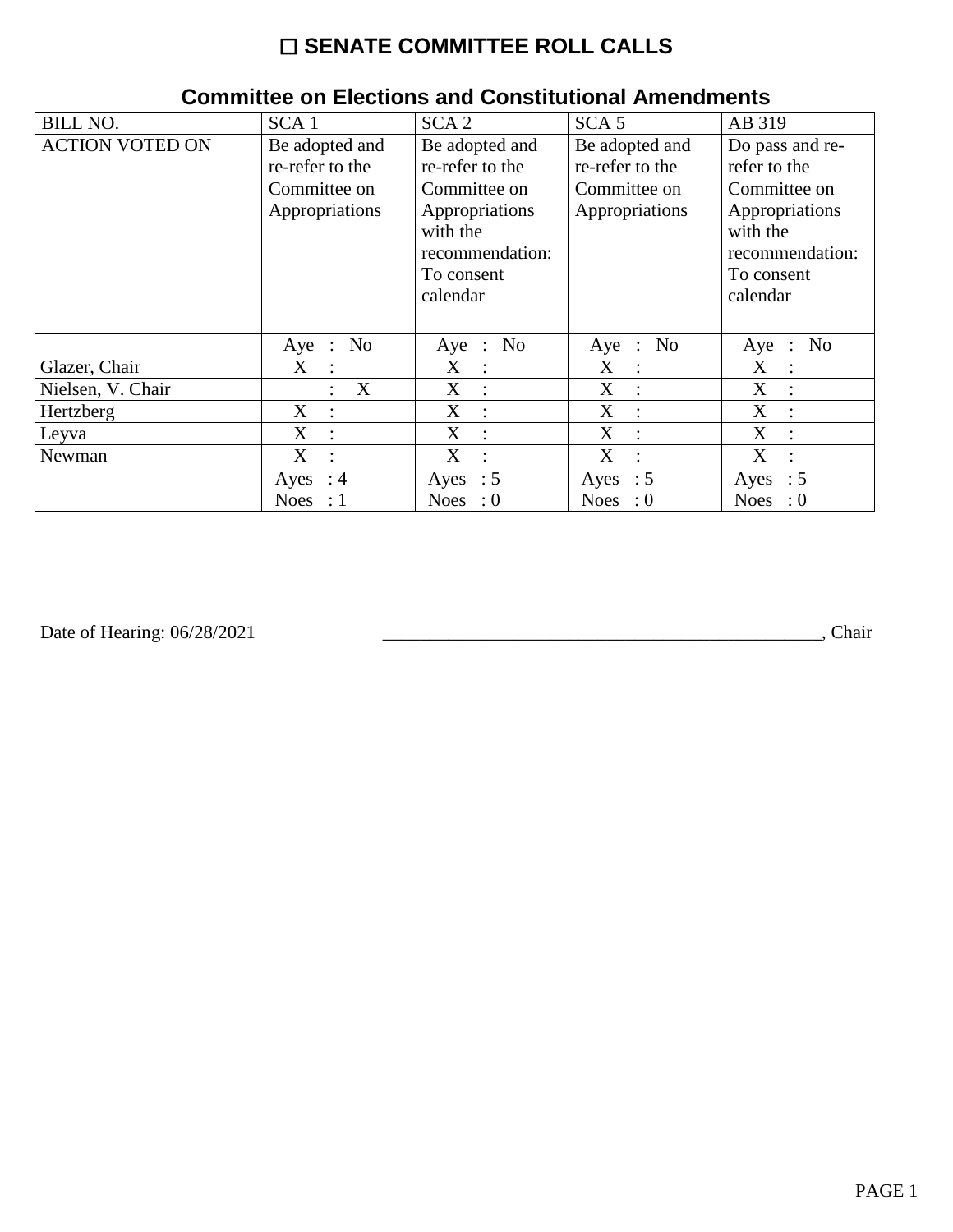# ☐ **SENATE COMMITTEE ROLL CALLS**

| <b>BILL NO.</b>        | AB 759                                                                       | AB 796                                                                          | AB 1546                                                      | AB 1590                                 |
|------------------------|------------------------------------------------------------------------------|---------------------------------------------------------------------------------|--------------------------------------------------------------|-----------------------------------------|
| <b>ACTION VOTED ON</b> | Do pass and re-<br>refer to the<br>Committee on<br>Governance and<br>Finance | Do pass as<br>amended and re-<br>refer to the<br>Committee on<br>Transportation | Do pass and re-<br>refer to the<br>Committee on<br>Education | Do pass                                 |
|                        | No<br>$Aye$ :                                                                | Aye : No                                                                        | No<br>$Aye$ :                                                | N <sub>0</sub><br>Aye<br>$\mathbb{R}^2$ |
| Glazer, Chair          | X                                                                            | $X_{\mathcal{I}}$<br>$\mathbf{r}$                                               | X<br>$\ddot{\phantom{0}}$                                    | X<br>$\ddot{\cdot}$                     |
| Nielsen, V. Chair      | X<br>$\ddot{\cdot}$                                                          | $\boldsymbol{\mathrm{X}}$<br>$\ddot{\cdot}$                                     | X<br>$\ddot{\phantom{a}}$                                    | X<br>$\mathbb{I}$                       |
| Hertzberg              | $X_{\mathcal{C}}$<br>$\cdot$                                                 | $X_{\mathcal{C}}$<br>$\mathbb{R}^2$                                             | X<br>$\cdot$ :                                               | X<br>$\ddot{\cdot}$                     |
| Leyva                  | X<br>$\ddot{\cdot}$                                                          | X<br>$\cdot$                                                                    | X<br>$\cdot$ .                                               | X<br>$\overline{\phantom{a}}$           |
| Newman                 | X<br>$\ddot{\cdot}$                                                          | X<br>$\ddot{\cdot}$                                                             | X<br>$\ddot{\cdot}$                                          | X<br>$\ddot{\cdot}$                     |
|                        | Ayes : $3$                                                                   | Ayes : $4$                                                                      | Ayes : $4$                                                   | Ayes : $5$                              |
|                        | <b>Noes</b><br>$\cdot$ 2                                                     | Noes : $1$                                                                      | Noes : $1$                                                   | <b>Noes</b><br>$\cdot 0$                |

#### **Committee on Elections and Constitutional Amendments**

Date of Hearing: 06/28/2021

Date of Hearing: 06/28/2021 \_\_\_\_\_\_\_\_\_\_\_\_\_\_\_\_\_\_\_\_\_\_\_\_\_\_\_\_\_\_\_\_\_\_\_\_\_\_\_\_\_\_\_\_\_\_\_, Chair